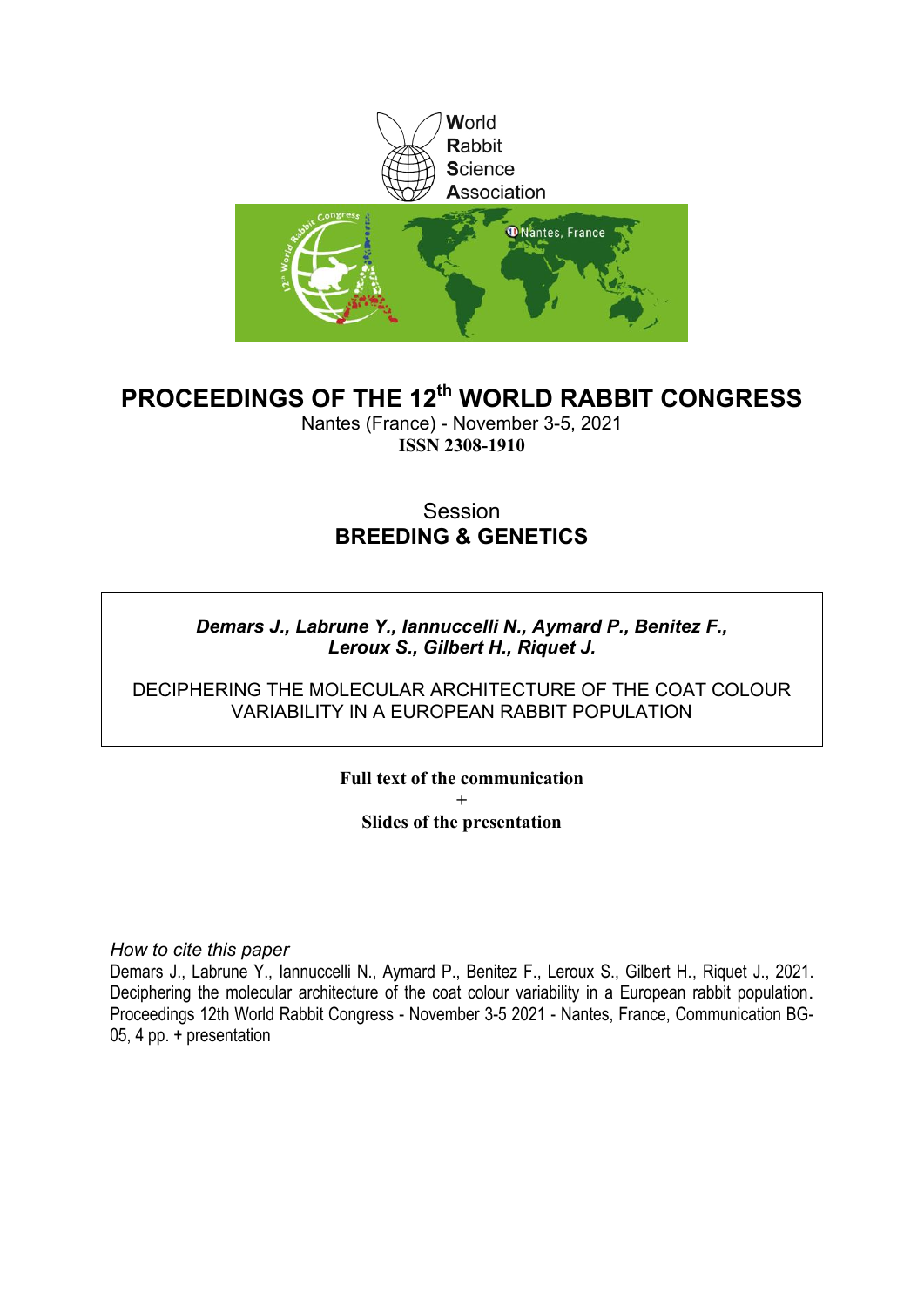## **DECIPHERING THE MOLECULAR ARCHITECTURE OF THE COAT COLOUR VARIABILITY IN A EUROPEAN RABBIT POPULATION**

#### **Demars J.1\*, Labrune Y.<sup>1</sup> , Iannuccelli N.<sup>1</sup> , Aymard P.<sup>1</sup> , Benitez F.<sup>1</sup> , Leroux S.<sup>1</sup> , Gilbert H.<sup>1</sup> , Riquet J.<sup>1</sup>**

<sup>1</sup>GenPhySE, Université de Toulouse, INRAE, ENVT, F-31326, Castanet Tolosan, France \*Corresponding author: julie.demars@inra.fr

#### **ABSTRACT**

Understanding the molecular mechanism of coloration has been the goal of many genetic and evolutionary studies in a broad number of species. Nevertheless, most of our current knowledge is restricted to colour traits exhibiting relatively simple discrete variation and inheritance patterns. More than a hundred of genes are involved in coloration traits in rodents and many mutations have been identified. In the European rabbit (*Oryctolagus cuniculus*), different coat colours have been selected through domestication and are nowadays fixed in specific breeds. Although numerous mutations affecting coat colour have been discovered in various rabbit breeds, additional variants have still to be identified. Despite the evolution of technologies through the genomics era, understanding the molecular architecture of such complex phenotypes still remains a challenge. Here, we propose a genome-wide investigation of coat colour using rabbit high-density SNP array. We performed genome-wide association studies (GWAS) considering the variation of coat colour as quantitative and binary phenotypes. We identified several significant SNPs marking loci already known to affect coat colour as well as in a few other chromosome regions not yet described to affect this phenotype in rabbits (e.g. a genomic region on chromosome 14). Moreover, we determined the best model of inheritance for each region associated to coat colour. Our results bring new insights into the molecular architecture of the coloration phenotype pinpointing its oligogenic determinism.

**Key words**: Coat colour, SNP array, GWAS, Dominance/Recessivity.

#### **INTRODUCTION**

More than one hundred of genes have been described to affect coloration traits in model species such as drosophila or mice (San-Jose and Roulin 2017). They can be classified according to their phenotypic effects affecting either the development of melanocytes (*KIT* and *MITF* genes) or the melanin synthesis (*TYR*, *TYRP1*, *OCA2*, *MATP* genes) or the switch between eumelanin and pheomelanin production (*MC1R* and *ASIP* genes).

In the European rabbit (*Oryctolagus cuniculus*), different coat colours have been selected through domestication and are nowadays fixed in specific breeds. Therefore, candidate gene approaches have allowed the identification of various mutations responsible of different phenotypes such as the coat colour dilution (Fontanesi et al. 2014; Lehner et al. 2013) and the brown phenotype (Utzeri, Ribani, and Fontanesi 2014). Six main loci (called A for Agouti, B for Brown, C for Colour, D for Dilution, E for Extension and En for English Spotting) are involved in the coloration of the coat. Notably, dominance/recessivity relations do exist between different mutations at one locus that result in distinct phenotypes. For instance, at the C locus, the Cch mutation is responsible of the chinchilla phenotype while Ch and c mutations are associated with Himalayan and albinos coat coloration (Aigner et al. 2000), respectively. Although mutations affecting coat coloration have been discovered in various rabbit breeds, additional variants have still to be identified.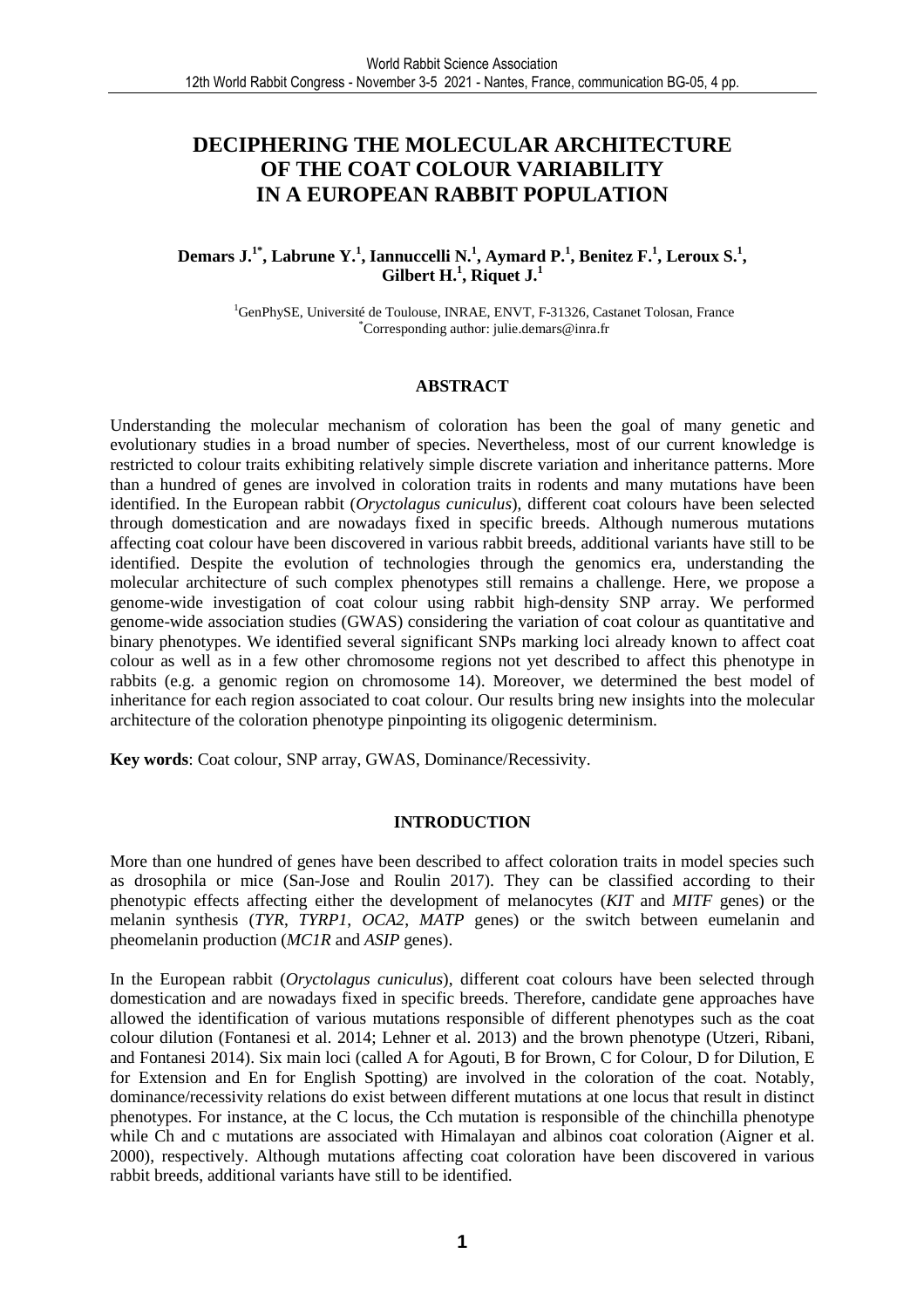Our objective is a better understanding of the genetic determinism of coat colour variability in the European rabbits using for the first time in this species a genome-wide approach.

#### **MATERIALS AND METHODS**

#### **Animals and experimental design**

Rabbits are from the French INRA 1001 Californian line (Larzul and De Rochambeau 2005), they are bred in the experimental INRA farm (Toulouse, France) in accordance with the national regulations for animal care and use of animals in agriculture. This line, selected for decreasing residual feed intake, has been originated from Californian rabbits and a coat colour variability is observed within the Himalayan phenotype as described in the following paragraph (Figure 3). The experimental cross between the control line and the tenth generation of selection is described in Garreau et al. (2019), and included 711 rabbits from 20 sires.

We firstly distinguished 5 different rabbit colour groups (from white to chocolate Himalayan) by visual inspection of the whole population: colours were classified as  $x_1, x_2, x_3, x_4$  and  $x_5$ . Secondly, we selected few individuals per group (n=15) that were phenotyped for their nose coloration using a colorimeter to validate our subjective classification. A significant correlation was observed between the luminescence (L\*) measurement and the note definition (Figure 1A) validating the determined groups. Moreover, an additional group was created since some animals from class  $x_2$  had colored ears but white noses. Altogether, 6 ordered phenotypes were defined, sorted from P1 to P6 (Figure 1B), and 686 rabbits of the experimental design were assigned to one phenotypic group after notation by two independent experimenters.



**Figure 1: Phenotypic classification of coat colour variability.** A- Colorimetric quantification using luminescence (n=15 per group). B- 6 coat colour phenotypes for the experimental design (n=686).

#### **Genotyping data**

Ear punch biopsies were collected and genomic DNA was extracted from samples following a saltbased DNA extraction. Rabbits were genotyped at the Centro Nacional de Genotipado (CeGen) platform (Santiago de Compostela, Spain) using the Affymetrix AxiomOrcun SNP Array as recommended by the manufacturer. The SNP-array contains 199,692 molecular markers spanning both chromosomes and scaffolds. The SNP data was filtered using following quality control criteria: call rate  $\geq$  0.95 and minor allele frequencies  $\geq$  0.01. After quality control, 686 animals and 162,070 SNPs were used for association analyses.

#### **Statistical Analysis**

We used the GEMMA (Genome-wide Efficient Mixed Model Association) software to perform association analyses. Briefly, GEMMA fits both a univariate linear mixed model (LMM) (Zhou and Stephens 2012) and a Bayesian sparse linear mixed model using Markov chain Monte Carlo (BSLMM) (Zhou, Carbonetto, and Stephens 2013); both methods control for population structure. We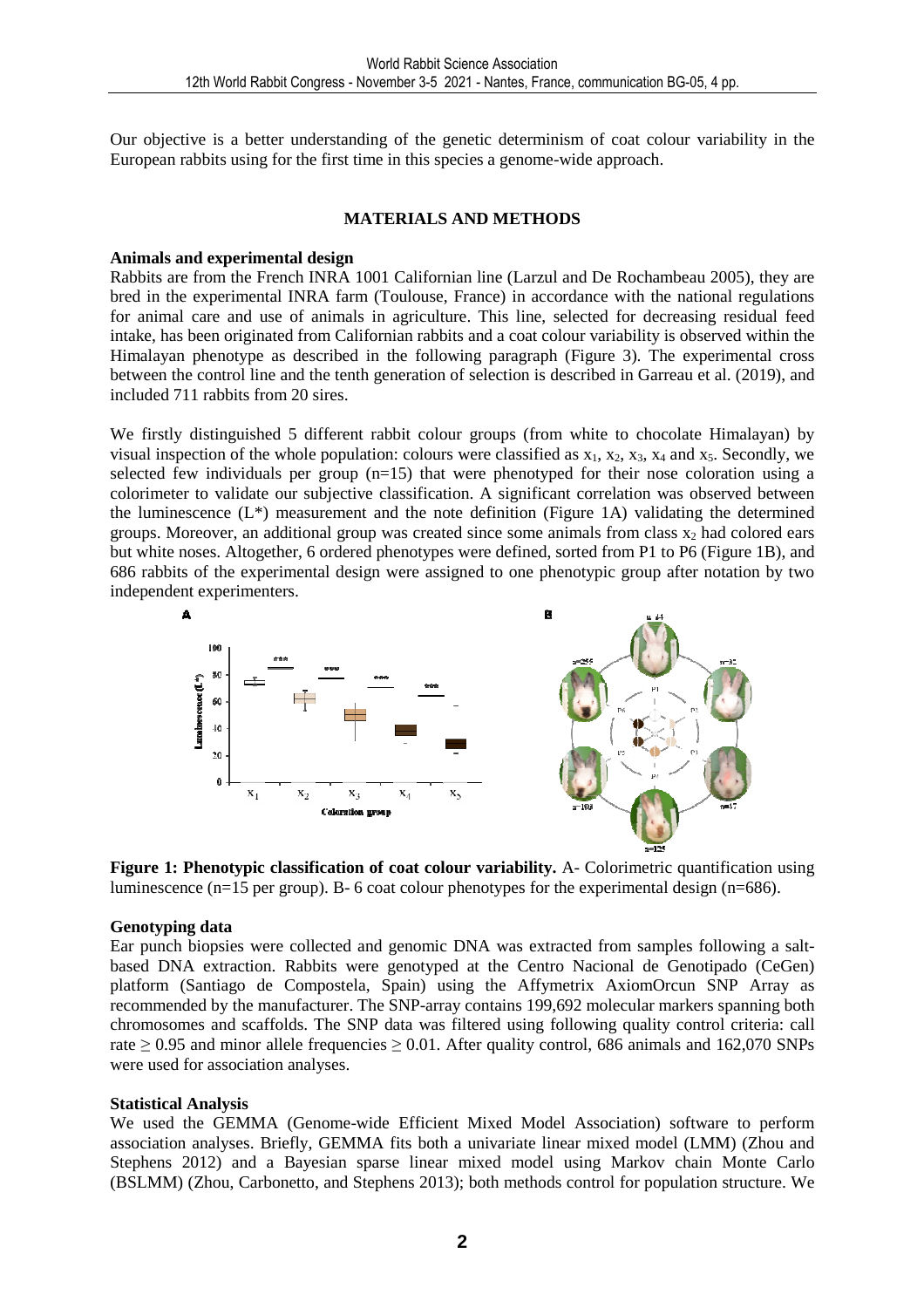also used the SuSiE (Sum of Single Effects) model, a Bayesian analogue of traditional stepwise selection methods, to fine-map the different loci (Wang et al. 2018). To visualize and determine the best classification of individuals given their genotypes, we build a decision tree using the Classification And Regression Trees (CART) algorithm (Breiman et al. 1984) implemented in the rpart R package (Therneau, Atkinson, and Ripley 2015).

#### **RESULTS AND DISCUSSION**

To highlight genomic regions associated with coat colour variability in the French INRA 1001 Californian line, a GWAS was conducted (Figure 2). A group of more than one hundred of markers located on Ocu1 (for *Oryctolagus cuniculus* chromosome 1) and close to *TYR* showed significant association results with the best signal for AX-146986391 ( $P = 2.36*10^{-56}$ ). Numerous significant signals respectively located on Ocu3 (AX-147059932,  $P = 9.70*10^{-06}$ ), Ocu4 close to *ASIP* (AX-147169681, P = 4.84\*10<sup>-06</sup>), Ocu15 within *KIT* (AX-146983797, P = 6.80\*10<sup>-11</sup>) were obtained. In addition, groups of variants located on scaffolds GL018754 (AX-147179313,  $P = 2.83*10^{-06}$ ) and GL018965 close to *MC1R* (AX-147173908, P = 5.49\*10<sup>-05</sup>), here regrouped in Ocu23, also showed a trend for association. *In our European rabbit population, coat color seems under an oligogenic determinism with a few loci contributing significantly to the trait.*



**Figure 2: GWAS for coat color in the French INRA 1001 Californian line**. A- Manhattan plot shows the significance ( $-log_{10}(P)$ ) on the y axis and SNPs position sorted by chromosome (OryCun 2.0) on the x axis. B- Quantile-Quantile plot of the  $-log_{10}(P)$ .

We then focused on best associated markers to decipher how various regions contribute to the different coat colour phenotypes. The genotypic distribution showed that minor allele for variant AX-146986391 segregated exclusively within the phenotypic class 1 with a recessive inheritance pattern. Moreover, an association analysis testing genomic association with a binary phenotype (0=phenotype P1 *vs*. 1=all other phenotypes) highlighted a unique significant signal on Ocu1 with the best signal under a recessive model. A similar pattern of inheritance was observed for the phenotype P2 that is characteristic of the spotting phenotype (Figure 1B) with an excess of homozygous for the minor allele of AX-146983797. The association signal for the class P2 was explained only by variants of the chromosome 15 with the best p-value under a recessive model. These results suggested that *two major genes with a recessive determinism, located on Ocu1 and Ocu15, are responsible of white and spotted phenotypes*, respectively.

To better decipher the molecular architecture of other phenotypic groups (Figure 1B), we only considered those individuals in further analyses. We used Bayesian methods, implemented in both GEMMA and SuSiE software, for identifying and fine-mapping quantitative trait loci (QTL) for the remaining coat colour variability. Two loci with large effects, located on Ocu1 and scaffold GL018965, showed high probabilities of being QTLs (70% and 78%, respectively). Two additional QTLs showed intermediate probabilities but also large effects, they are located on Ocu1 (36%) and Ocu4 (55%), and one QTL, located on Ocu14, showed a suggestive probability (20%) of being a QTL. Interestingly, the regions located on Ocu1, Ocu4 and GL018965 and spanning *TYR*, *ASIP* and *MC1R* genes respectively, were already highlighted in the first GWAS analysis (Figure 2) while the second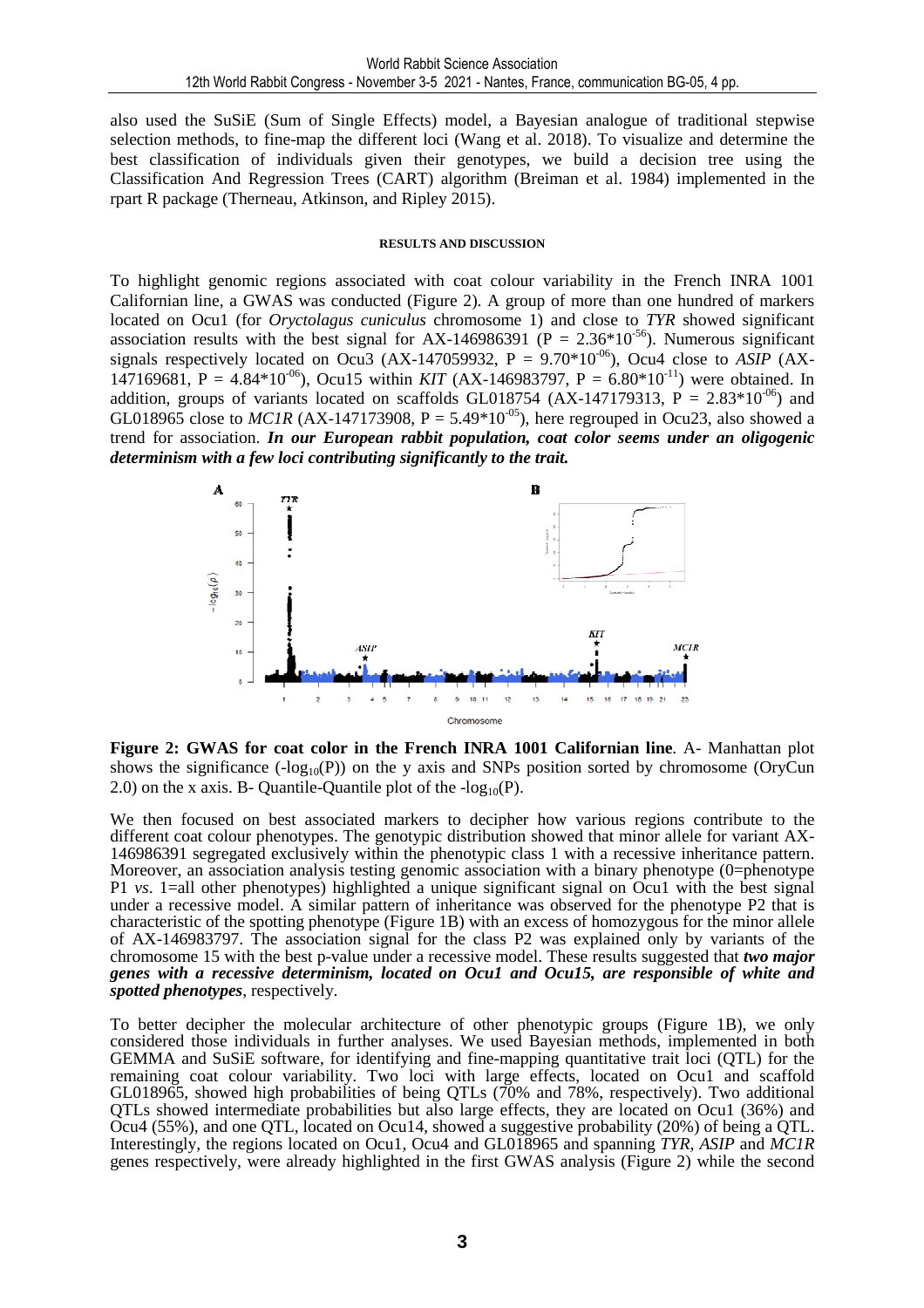interval of Ocu1 and Ocu14 were novel loci. In total, *5 loci accounted for the coat colour variability of phenotypic groups P3 to P6*.

To determine the best classification of individuals for their phenotypic value, we built a decision tree based on their genotypes at the 7 identified loci. The coloration was correctly predicted for 59% of rabbits (Figure 3) and misclassified animals are mainly included in the closest phenotypic group.



**Figure 3: Genotype-phenotype visualization** *via* **a decision tree**. Number of minor alleles at each of the 7 involved loci in the coat colour variability (best associated SNP) was counted (0=homozygous for the minor allele, 1= heterozygous and 2=homozygous for the wt allele). Nodes represent variants of interest, edges discriminate genotypes and leaves are the 6 phenotypic groups (P1 o P6).

#### **CONCLUSION**

Altogether, our results suggest that a few regions account for a major component of the phenotypic variance but also additional regions may contribute to the molecular architecture of the coat colour variability.

#### **ACKNOWLEDGEMENTS**

We thank all people of the animal facility, who carefully looked after the animals and for their help with the skin biopsies. This study has been funded by the European Union's H2020 project Feed-a-Gene under grant agreement no. 633531, the Genetic Animal division from INRA, and the GenPhySE laboratory for the. We warmly thank all those who have contributed directly or indirectly to this work for discussion and support.

#### **REFERENCES**

- Aigner, Bernhard, Urban Besenfelder, Mathias Müller, and Gottfried Brem. 2000. "Tyrosinase Gene Variants in Different Rabbit Strains." *Mammalian Genome* 11(8):700–702.
- Breiman, Leo, Jerome Friedman, Charles Stone, and RA Olshen. 1984. "Classification and Regression Trees (Wadsworth Statistics/Probability)." *New York: CRC Press*.
- Fontanesi, L., E. Scotti, D. Allain, and S. Dall'Olio. 2014. "A Frameshift Mutation in the Melanophilin Gene Causes the Dilute Coat Colour in Rabbit (Oryctolagus Cuniculus) Breeds." *Animal Genetics* 45(2):248–55.
- Garreau, Hervé, Julien Ruesche, Hélène Gilbert, Elodie Balmisse, Florence Benitez, François Richard, Ingrid David, Laurence Drouilhet, and Olivier Zemb. 2019. "Estimating Direct Genetic and Maternal Effects Affecting Rabbit Growth and Feed Efficiency with a Factorial Design." *Journal of Animal Breeding and Genetics*.
- Larzul, Catherine and Hubert De Rochambeau. 2005. "Selection for Residual Feed Consumption in the Rabbit." *Livestock Production Science*.
- Lehner, Stefanie, Marion Gaḧle, Claudia Dierks, Ricarda Stelter, Jonathan Gerber, Ralph Brehm, and Ottmar Distl. 2013. "Two-Exon Skipping within MLPH Is Associated with Coat Color Dilution in Rabbits." *PLoS ONE* 8(12):1–11.
- San-Jose, Luis M. and Alexandre Roulin. 2017. "Genomics of Coloration in Natural Animal Populations." *Philosophical Transactions of the Royal Society B: Biological Sciences*.
- Therneau, Terry, Beth Atkinson, and Brian Ripley. 2015. *Package 'Rpart.'*
- Utzeri, V. J., A. Ribani, and L. Fontanesi. 2014. "A Premature Stop Codon in the TYRP1 Gene Is Associated with Brown Coat Colour in the European Rabbit (Oryctolagus Cuniculus)." *Animal Genetics*.
- Wang, Gao, Abhishek K. Sarkar, Peter Carbonetto, and Matthew Stephens. 2018. "A Simple New Approach to Variable Selection in Regression, with Application to Genetic Fine-Mapping." *BioRxiv*.
- Zhou, Xiang, Peter Carbonetto, and Matthew Stephens. 2013. "Polygenic Modeling with Bayesian Sparse Linear Mixed Models." *PLoS Genetics*.
- Zhou, Xiang and Matthew Stephens. 2012. "Genome-Wide Efficient Mixed-Model Analysis for Association Studies." *Nature Genetics*.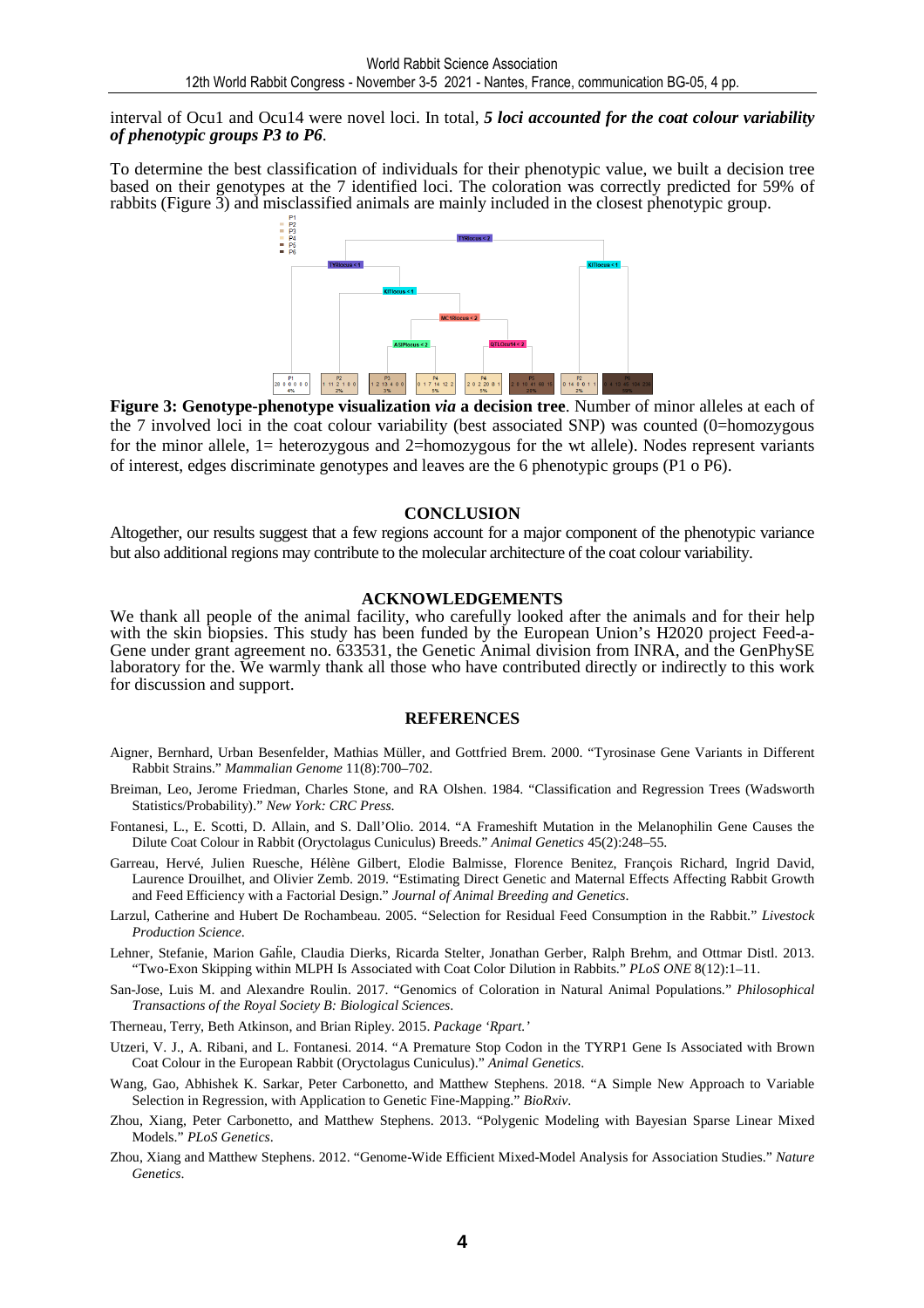

# **Deciphering the molecular architecture of the coat colour variability in a European rabbit population**

*Demars J., Labrune Y., Iannuccelli N., Aymard P., Benitez F., Leroux S., Gilbert H. and Riquet J.*



GenPhySE, Université de Toulouse, INRAE, ENVT, F-31326, Castanet Tolosan, France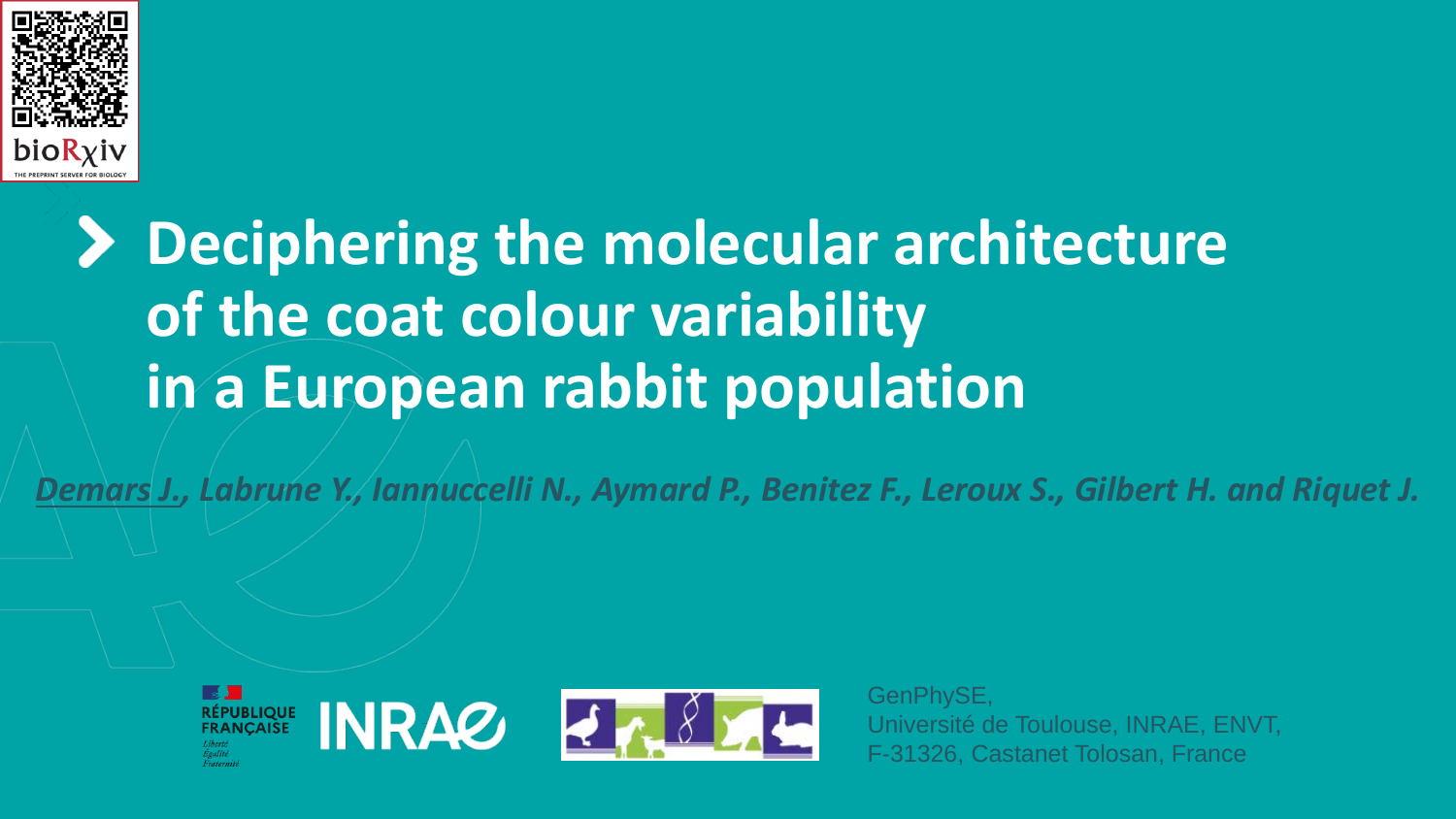#### **Gradient and pattern of colour within a French Californian population**  $\blacktriangleright$

- Line of rabbits selected on feed efficiency traits *(Drouilhet et al. 2013) … but both gradient and pattern of colour segregated within the Himalayan phenotype*
- Evaluation of the colour variation of body extremities as a continous trait



## **INRAG**

Deciphering the molecular architecture of the coat colour variability in a European rabbit population p. 2 2021-11-05 / WRC2020 / Julie Demars - [julie.demars@inrae.fr](mailto:julie.demars@inrae.fr)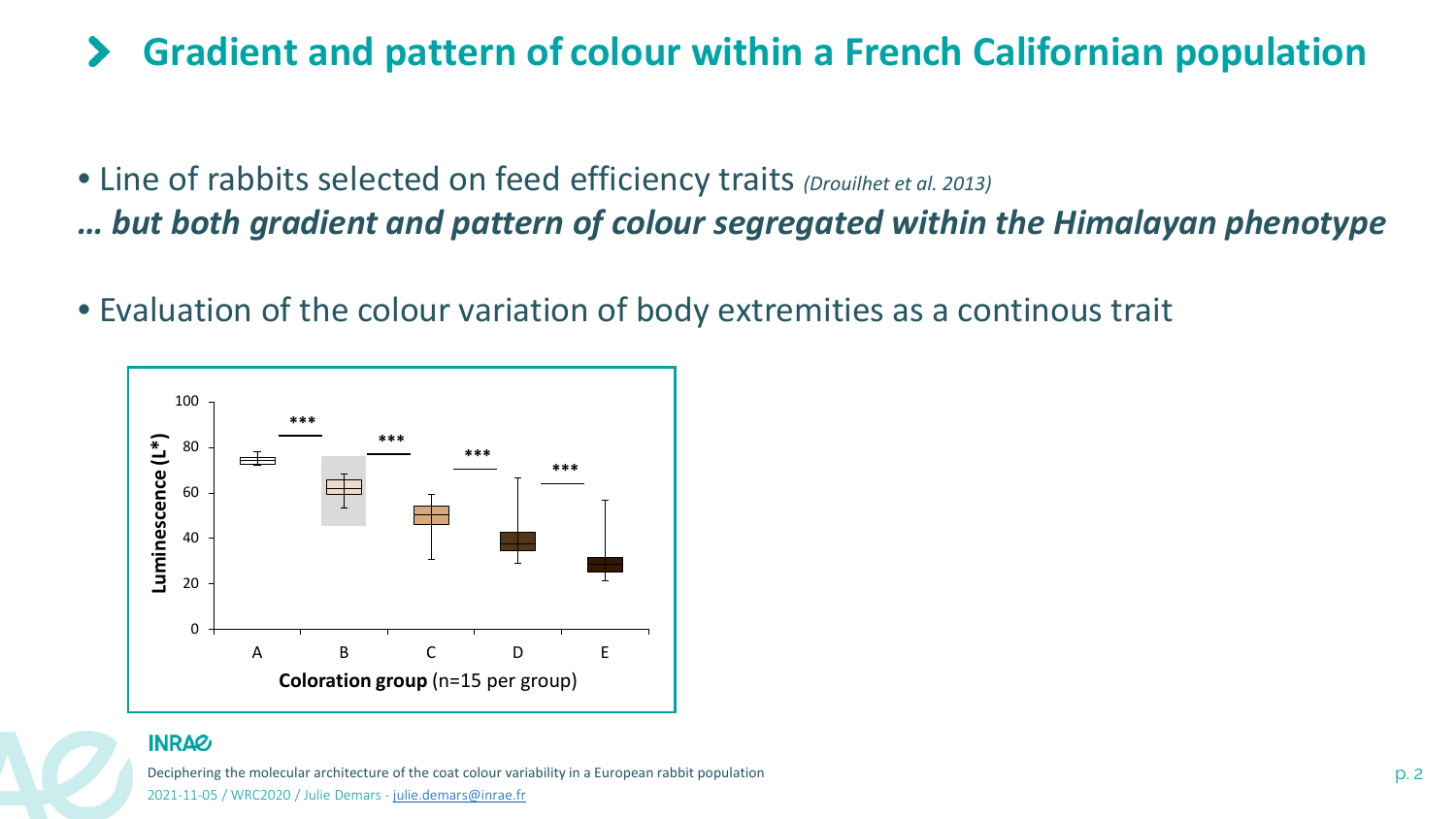### **Gradient and pattern of colour within a French Californian population**  $\blacktriangleright$

- Line of rabbits selected on feed efficiency traits *(Drouilhet et al. 2013) … but both gradient and pattern of colour segregated within the Himalayan phenotype*
- Evaluation of the colour variation of body extremities as a continous trait



# **INRAZ**

Deciphering the molecular architecture of the coat colour variability in a European rabbit population p. 3 2021-11-05 / WRC2020 / Julie Demars - [julie.demars@inrae.fr](mailto:julie.demars@inrae.fr)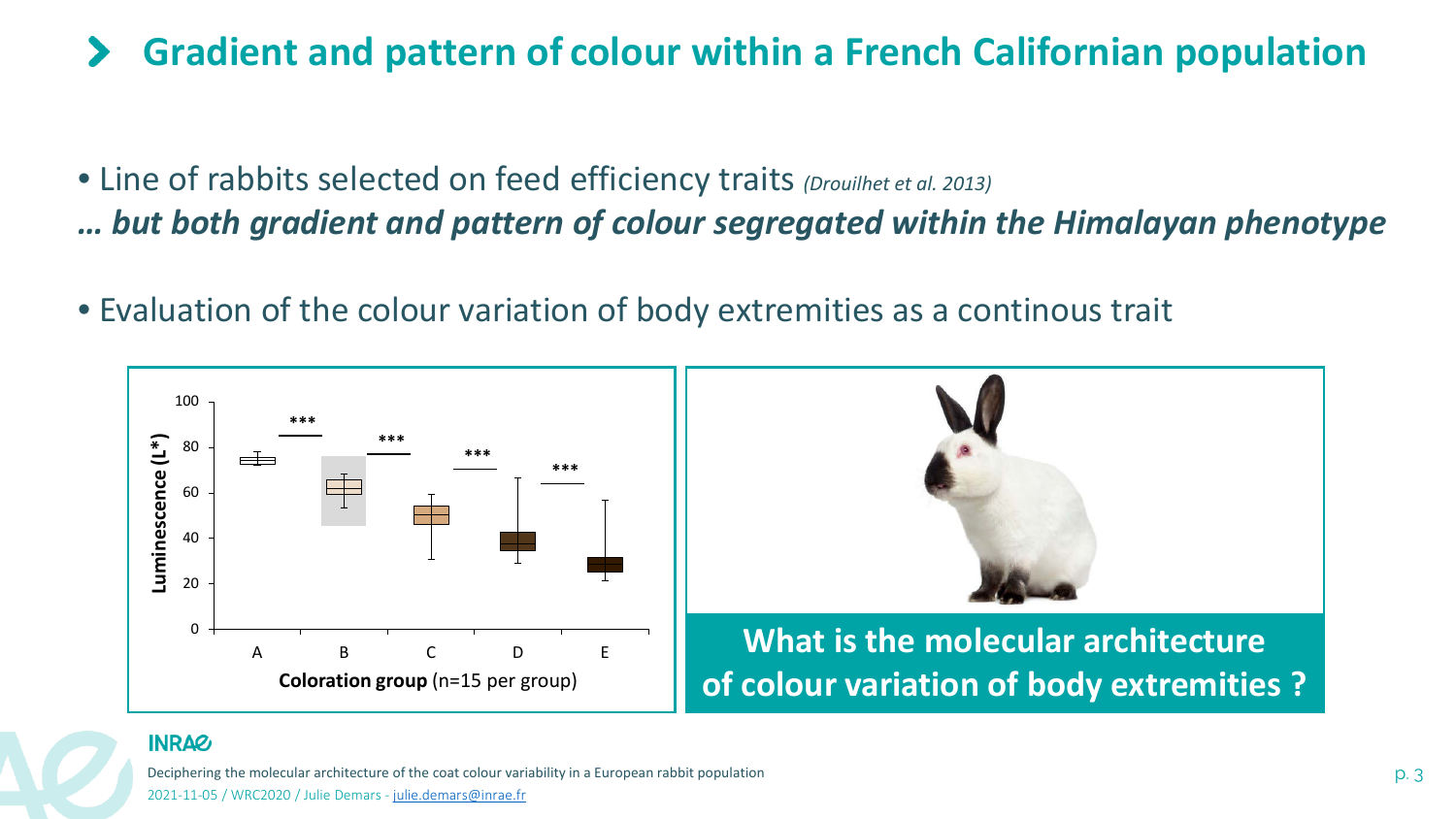#### **Description of the familial experimental design***(Garreau et al., 2019)*  $\blacktriangleright$



# **INRAG**

Deciphering the molecular architecture of the coat colour variability in a European rabbit population p. 4 2021-11-05 / WRC2020 / Julie Demars - [julie.demars@inrae.fr](mailto:julie.demars@inrae.fr)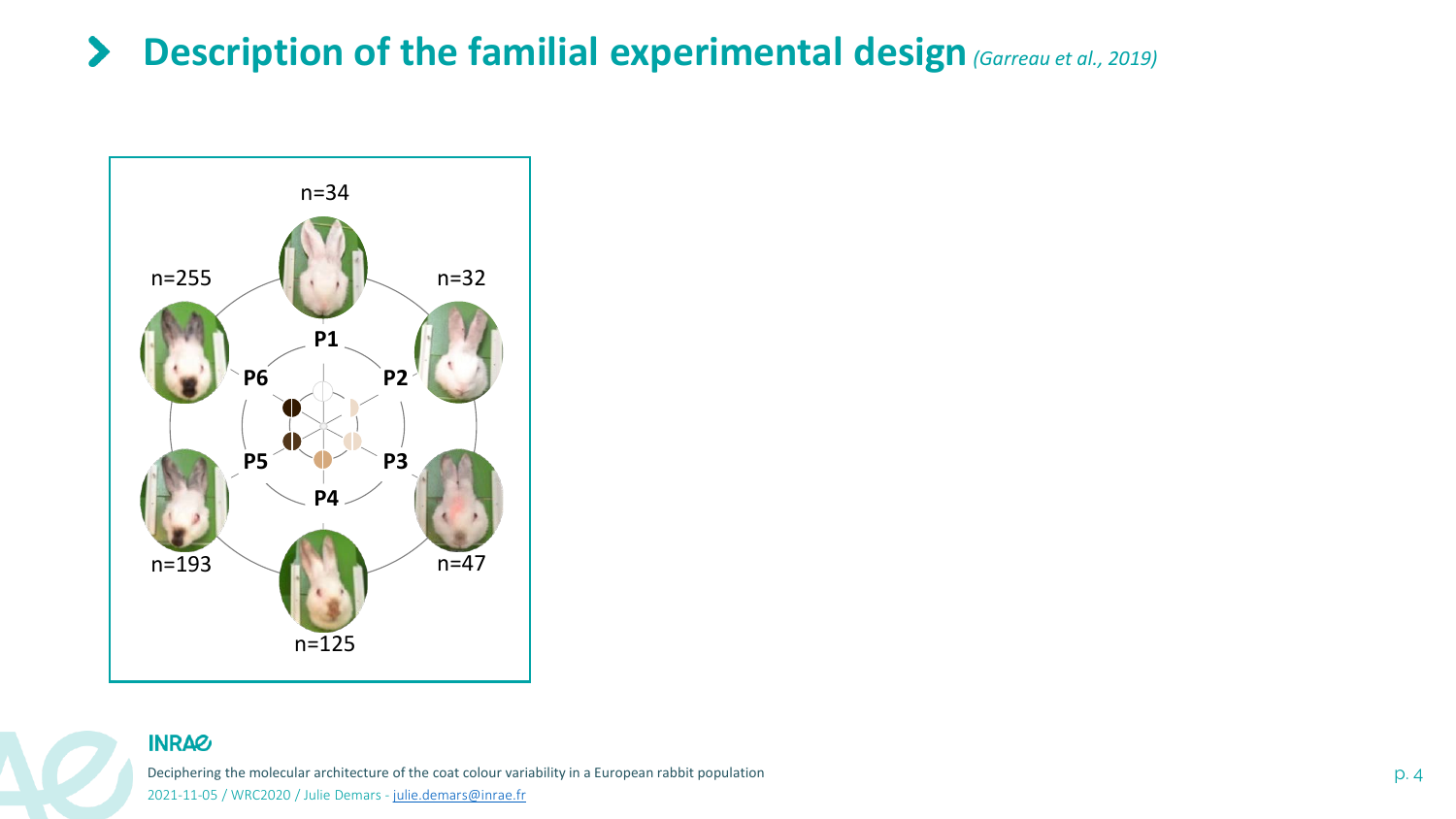#### **Description of the familial experimental design***(Garreau et al., 2019)*  $\blacktriangleright$



# **INRAG**

Deciphering the molecular architecture of the coat colour variability in a European rabbit population p. 5 p. 5 2021-11-05 / WRC2020 / Julie Demars - [julie.demars@inrae.fr](mailto:julie.demars@inrae.fr)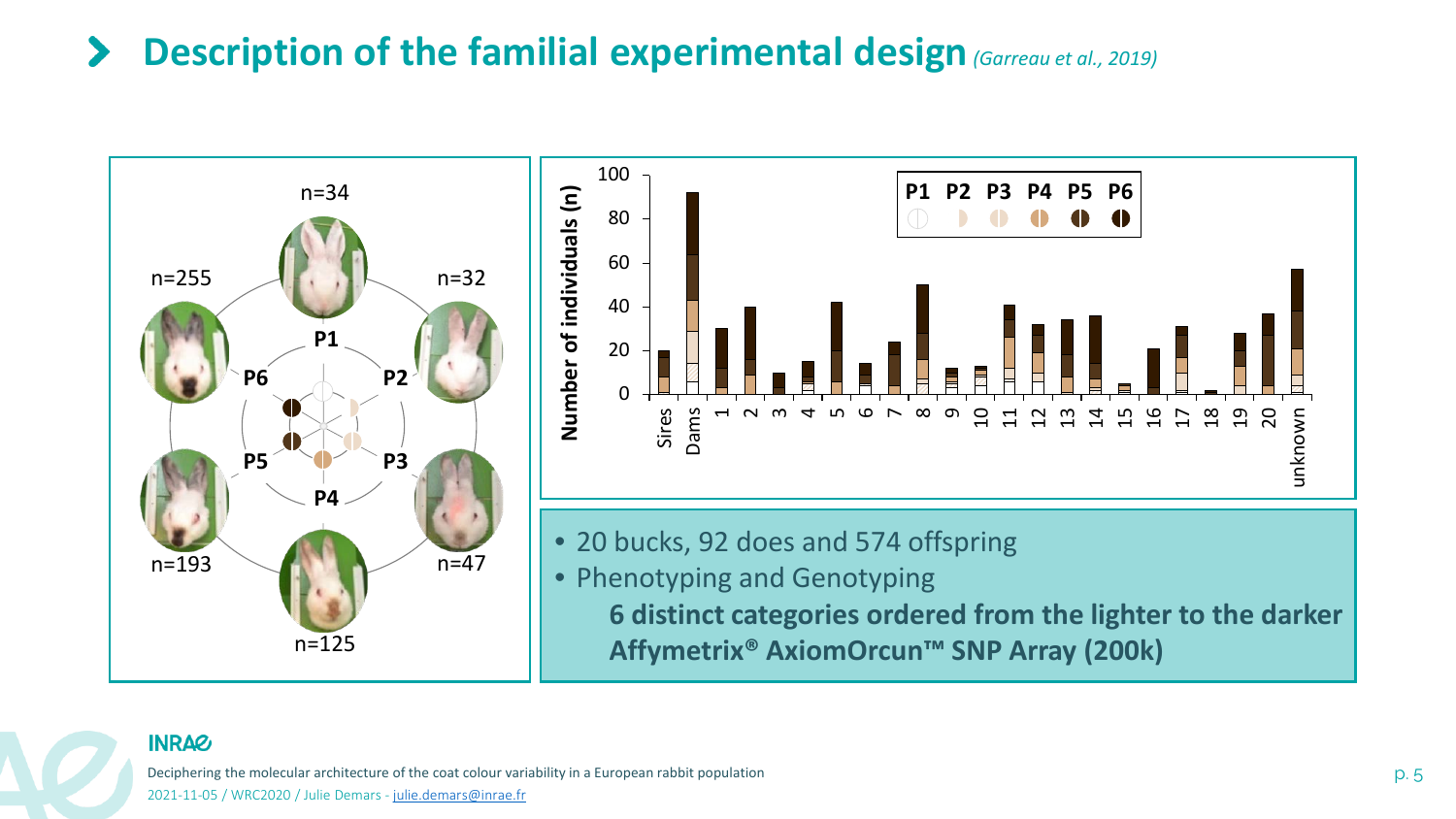#### **At least 7 loci associated with coat colour of body extremities**  $\blacktriangleright$

• Two major genes with recessive effects are associated with P1 and P2 phenotypes *Ocu1<sub>TYR</sub> locus* ≈ *P1* white phenotype - Ocu15<sub>KIT</sub> locus ≈ P2 spotting phenotype



# **INRAG**

Deciphering the molecular architecture of the coat colour variability in a European rabbit population p. 6 p. 6 2021-11-05 / WRC2020 / Julie Demars - [julie.demars@inrae.fr](mailto:julie.demars@inrae.fr)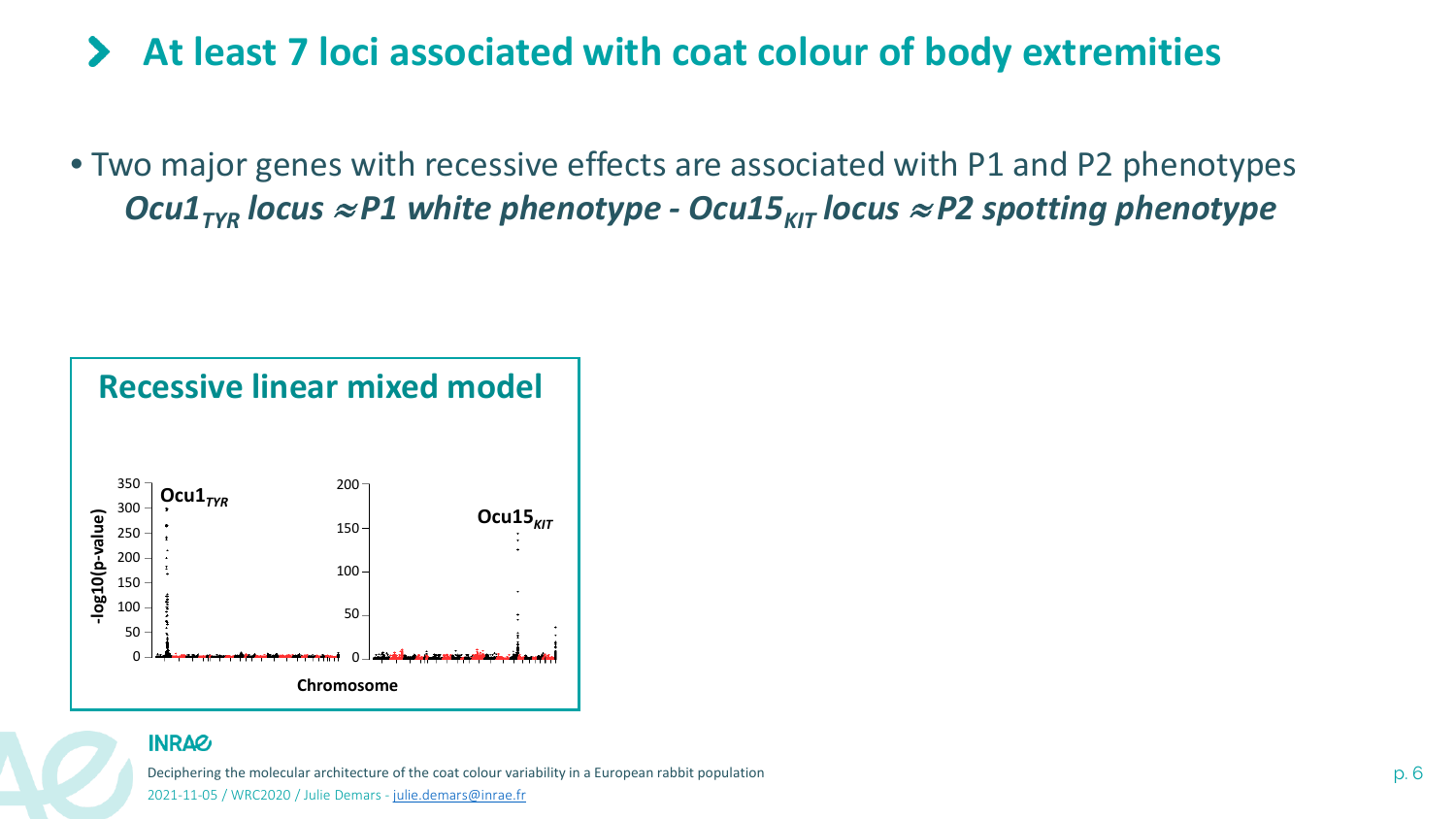# **At least 7 loci associated with coat colour of body extremities**

- Two major genes with recessive effects are associated with P1 and P2 phenotypes *Ocu1<sub>TYR</sub> locus* ≈ *P1* white phenotype - Ocu15<sub>KIT</sub> locus ≈ P2 spotting phenotype
- Five additional loci account for the remaining P3 to P6 coat colour of body extremities



### **INRAG**

Deciphering the molecular architecture of the coat colour variability in a European rabbit population p. 7 p. 7 2021-11-05 / WRC2020 / Julie Demars - [julie.demars@inrae.fr](mailto:julie.demars@inrae.fr)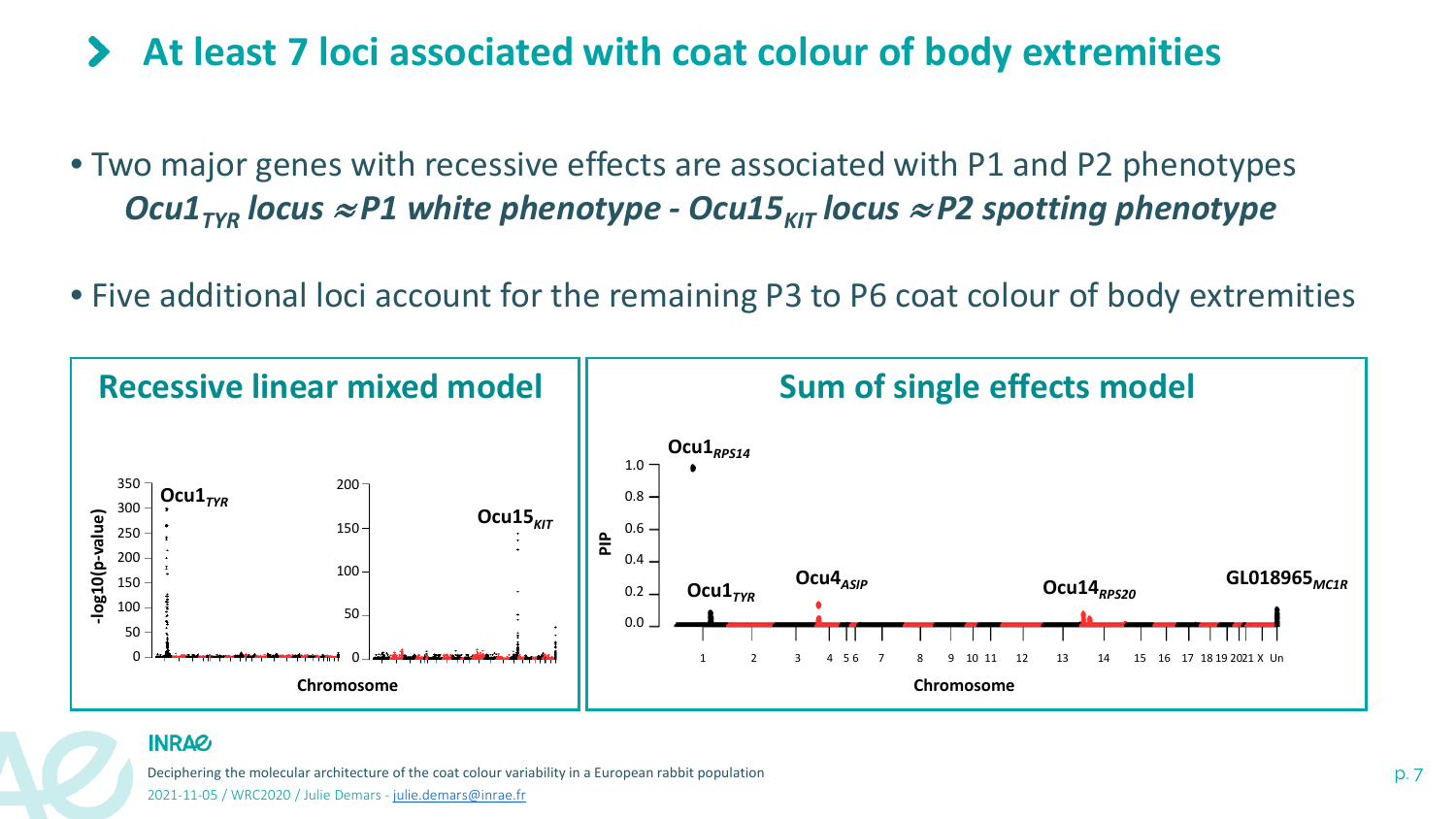# **Gene-gene interactions contribute to coat colour of body extremities**



- *Ocu15<sub>KIT</sub> : Ocu<sub>RPS</sub>* ≈ dark P5 and P6 phenotypes
- *Ocu1<sub>TVR</sub>* and *Ocu15<sub>KIT</sub>* account for P1 and P2 phenotypes, respectively

# **INRAG**

Deciphering the molecular architecture of the coat colour variability in a European rabbit population p. 8 p. 8 2021-11-05 / WRC2020 / Julie Demars - [julie.demars@inrae.fr](mailto:julie.demars@inrae.fr)